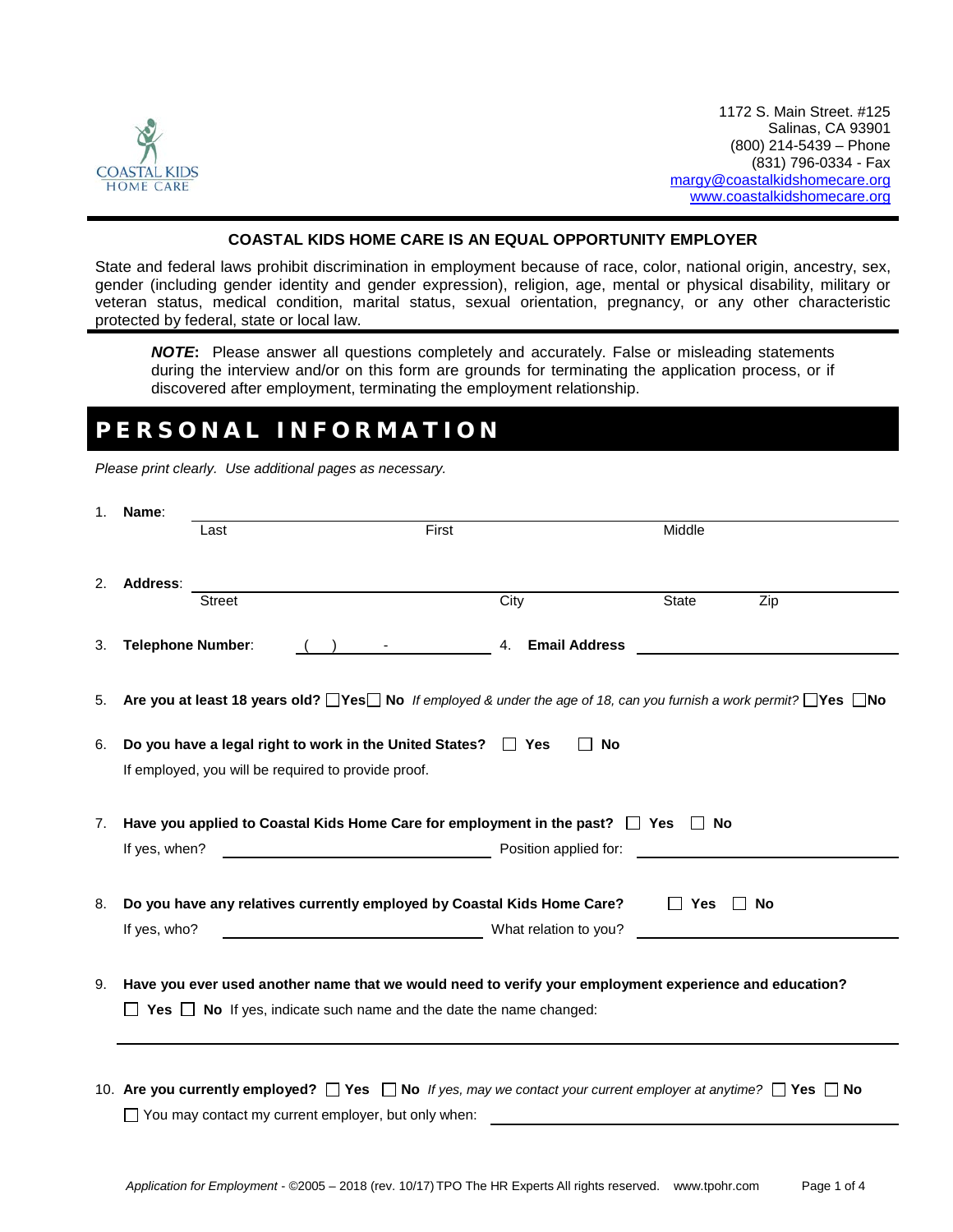### POSITION

| 1. | Position for which you are applying:                                                                                                                                                                                                         |                                                  |                                             |     |                                  |                                        |  |
|----|----------------------------------------------------------------------------------------------------------------------------------------------------------------------------------------------------------------------------------------------|--------------------------------------------------|---------------------------------------------|-----|----------------------------------|----------------------------------------|--|
|    |                                                                                                                                                                                                                                              |                                                  | <b>First Choice</b>                         |     | Second Choice                    |                                        |  |
| 2. | Salary/wage desired:                                                                                                                                                                                                                         |                                                  |                                             | per |                                  |                                        |  |
| 3. | Are you available to work:                                                                                                                                                                                                                   | Full-Time<br>Evenings<br>ΙI                      | Part-Time<br>$\perp$<br>Weekends<br>$\perp$ |     | Temporary<br>Overtime<br>$\perp$ | On-Call<br>$\mathbf{I}$<br>Split Shift |  |
| 4. | When would you be available to start working?<br><u>a sa barang sa mga barang sa mga barang sa mga barang sa mga barang sa mga barang sa mga barang sa mga barang sa </u>                                                                    |                                                  |                                             |     |                                  |                                        |  |
| 5. | How did you hear about the availability of the position for which you are applying?<br>Advertisement<br>$\perp$<br>Friend                                                                                                                    | Employment Agency □ Current Employee<br>Relative | $\Box$ Walk-In                              |     | $\Box$ Other:                    |                                        |  |
| 6. | If the position you are applying for requires the use of a vehicle, do you have a valid driver's license? $\Box$ Yes $\Box$ No                                                                                                               |                                                  |                                             |     |                                  |                                        |  |
|    | Class: State: Expiration Date: Class: Class: State: Class: Class: Class: Class: Class: Class: Class: Class: Class: Class: Class: Class: Class: Class: Class: Class: Class: Class: Class: Class: Class: Class: Class: Class: Cl<br>License #: |                                                  |                                             |     |                                  |                                        |  |
| 7. | Have you been given a Job Description, or have the requirements of the job been explained to you? $\Box$ Yes $\Box$ No<br>Do you understand these requirements? $\Box$ Yes $\Box$ No                                                         |                                                  |                                             |     |                                  |                                        |  |
| 8. | Can you perform any or all of the job functions for the position you are seeking, either with or without reasonable<br>$\alpha$ ccommodation? $\Box$ Yes $\Box$ No                                                                           |                                                  |                                             |     |                                  |                                        |  |
| 9. | Can you meet the attendance standard of our company, which requires all employees to report for work on time for<br>all scheduled days or shifts? $\Box$ Yes $\Box$<br>No                                                                    |                                                  |                                             |     |                                  |                                        |  |

### SPECIAL SKILLS AND TRAINING

- 1. **Describe specialized training, apprenticeships, skills or research:**
- 2. **List current certifications and/or professional licenses, if any, and where registered:**
- 3. **Office/business equipment and software qualified or trained to use:**

| Check special skills or training:<br>4. |                                          | <b>Please Check Software and List Programs</b><br>(i.e., Word, Excel, etc.): |                        |  |                          |
|-----------------------------------------|------------------------------------------|------------------------------------------------------------------------------|------------------------|--|--------------------------|
|                                         | Active CA RN License                     | Healthcare Experience                                                        | $\Box$ Word Processing |  | $\Box$ basic $\Box$ adv. |
|                                         | Pediatric Experience                     | Medical Billing                                                              | $\Box$ Spreadsheet     |  | $\Box$ basic $\Box$ adv. |
|                                         | $\Box$ Hospice Experience                | $\Box$ Office Management                                                     | □ Database             |  | $\Box$ basic $\Box$ adv. |
|                                         | PALS Certification<br>NALS Certification | Administration                                                               | $\Box$ Accounting      |  | $\Box$ basic $\Box$ adv. |
|                                         |                                          |                                                                              | $\sqcap$ Other         |  | $\Box$ basic $\Box$ adv. |

#### 5. **Please indicate any language skills, other than English, below:**

| <b>LANGUAGE</b> | <b>READING</b> |      | <b>SPEAKING</b> |               | <b>UNDERSTANDING</b> |             | <b>WRITING</b> |      |             |               |      |             |
|-----------------|----------------|------|-----------------|---------------|----------------------|-------------|----------------|------|-------------|---------------|------|-------------|
|                 | <b>FLUENT</b>  | GOOD | <b>FAIR</b>     | <b>FLUENT</b> | GOOD                 | <b>FAIR</b> | <b>FLUENT</b>  | GOOD | <b>FAIR</b> | <b>FLUENT</b> | GOOD | <b>FAIR</b> |
|                 |                |      |                 |               |                      |             |                |      |             |               |      |             |
|                 |                |      |                 |               |                      |             |                |      |             |               |      |             |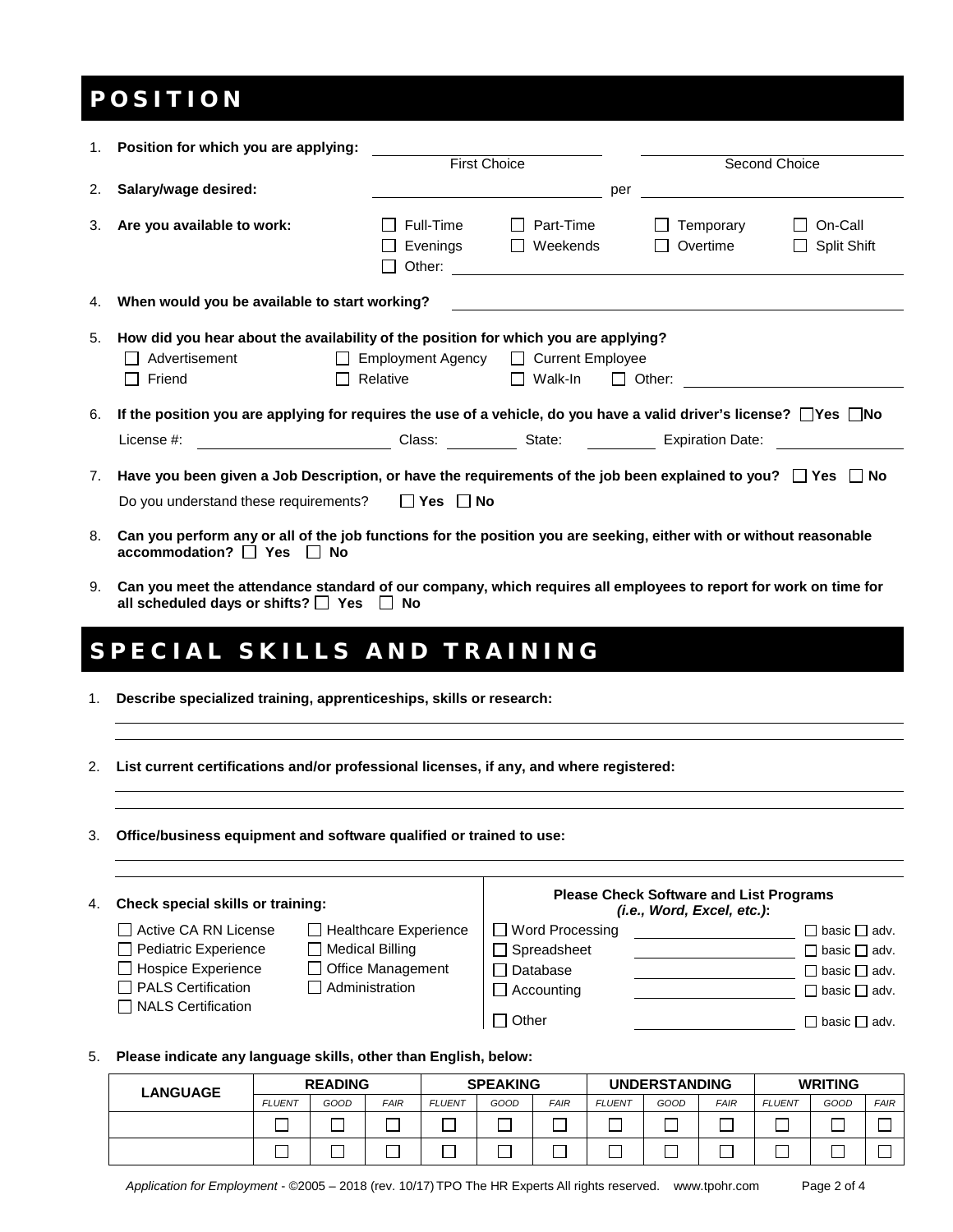# EMPLOYMENT EXPERIENCE

*Directions:* Begin with your present or last job. Account for all periods of time, including military experience, and periods of unemployment and the nature of your activities. Since we will make every effort to contact previous employers, the correct telephone numbers are appreciated.

### **THE FOLLOWING MUST BE COMPLETED IN DETAIL–** *RESUMES ARE NOT ACCEPTED IN LIEU OF THIS INFORMATION***.**

| 1. | Employer                |                                                                       | <b>Dates Employed</b> |             | <b>Key Responsibilities</b> |
|----|-------------------------|-----------------------------------------------------------------------|-----------------------|-------------|-----------------------------|
|    |                         |                                                                       | From                  | To          |                             |
|    | Address                 |                                                                       |                       |             |                             |
|    |                         |                                                                       | □ Full-Time           | □ Part-Time |                             |
|    | <b>Telephone Number</b> | Supervisor's Name, Title and Telephone Number                         |                       |             |                             |
|    | Job Title               |                                                                       |                       |             |                             |
|    | Why?                    | Reason for Leaving: $\Box$ Resigned $\Box$ Laid off $\Box$ Discharged |                       |             |                             |

| 2. | Employer                                                      |                                               |             | <b>Dates Employed</b> | <b>Key Responsibilities</b> |
|----|---------------------------------------------------------------|-----------------------------------------------|-------------|-----------------------|-----------------------------|
|    |                                                               |                                               | From        | To                    |                             |
|    | Address                                                       |                                               |             |                       |                             |
|    |                                                               |                                               | □ Full-Time | □ Part-Time           |                             |
|    | <b>Telephone Number</b>                                       | Supervisor's Name, Title and Telephone Number |             |                       |                             |
|    |                                                               |                                               |             |                       |                             |
|    | Job Title                                                     |                                               |             |                       |                             |
|    |                                                               |                                               |             |                       |                             |
|    | Reason for Leaving: <u>□</u> Resigned □ Laid off □ Discharged |                                               |             |                       |                             |
|    | Why?                                                          |                                               |             |                       |                             |

| Employer<br>3.                                                        |                                               |             | <b>Dates Employed</b> | <b>Key Responsibilities</b> |
|-----------------------------------------------------------------------|-----------------------------------------------|-------------|-----------------------|-----------------------------|
|                                                                       |                                               | From        | To                    |                             |
| Address                                                               |                                               |             |                       |                             |
|                                                                       |                                               | □ Full-Time | □ Part-Time           |                             |
| <b>Telephone Number</b>                                               | Supervisor's Name, Title and Telephone Number |             |                       |                             |
|                                                                       |                                               |             |                       |                             |
| Job Title                                                             |                                               |             |                       |                             |
|                                                                       |                                               |             |                       |                             |
| Reason for Leaving: $\Box$ Resigned $\Box$ Laid off $\Box$ Discharged |                                               |             |                       |                             |
| Why?                                                                  |                                               |             |                       |                             |

| 4. | Employer | Dates Employed<br>from<br>to        | Address | Job Title |
|----|----------|-------------------------------------|---------|-----------|
| 5. | Employer | Dates Employed<br><b>to</b><br>from | Address | Job Title |
| 6. | Employer | Dates Employed<br>to<br>from        | Address | Job Title |
| 7. | Employer | Dates Employed<br>from<br>to        | Address | Job Title |